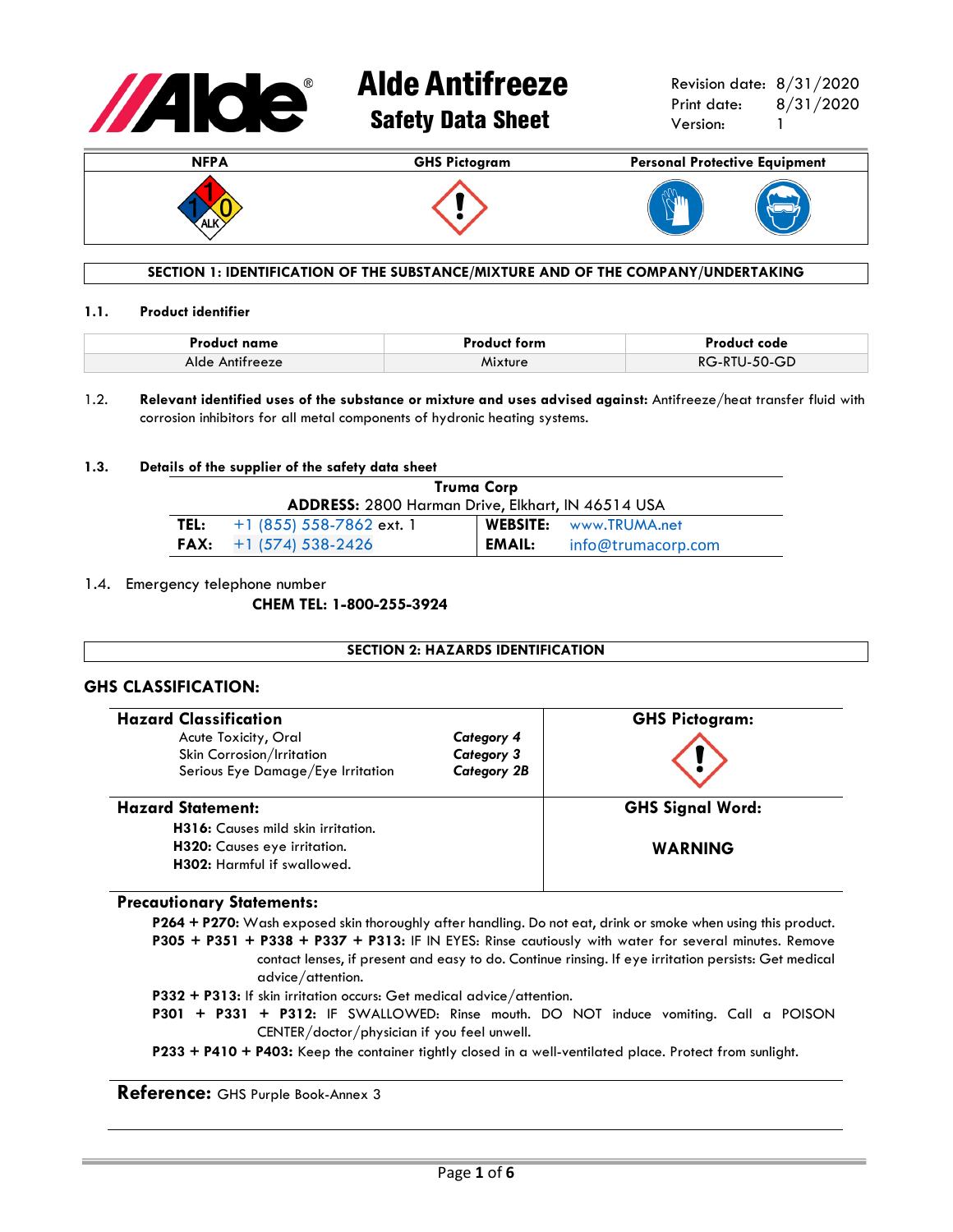# Revision date: 08/31/2020 **Alde Antifreeze**

# **SECTION 3: COMPOSITION/INFORMATION ON INGREDIENTS**

| Substance                              | $CAS \#$            | Amount, %   |
|----------------------------------------|---------------------|-------------|
| Propylene glycol                       | $57 - 55 - 6$       | $50 - 53$   |
| Water                                  | 7732-18-5           | $46 - 49$   |
| Alkaline filming corrosion inhibitors* | <b>PROPRIETARY*</b> | $0.9 - 1.5$ |
| Reserve alkalinity booster             | PROPRIETARY*        |             |
| Presto Brilliant Blue dye              |                     | < 0.01      |

# **\* The specific chemical identities of the alkaline filming corrosion inhibitors, dispersant and reserve alkalinity booster are a trade secret and are thus withheld.**

# **SECTION 4: FIRST AID MEASURES**

# 4.1. **Description of first aid measures**

**General advice:** If there exists a significant potential for exposure, refer to **Section 8** for personal protective equipment. Avoid overexposure of this product to the eyes and skin. Do not ingest RG-RTU-50. **Eye contact** : Immediately flush thoroughly with plenty of water for 15 minutes while lifting the lower and upper eyelids occasionally. Seek medical attention if eye irritation occurs. **Skin contact** : Wash off with soap and plenty of water. Rinse thoroughly with water. Seek medical attention if irritation occurs. Remove and wash contaminated clothing before reuse. **Inhalation** : Move to fresh air. If breathing stops, administer artificial respiration. If symptoms persist, call a physician immediately.

**Ingestion** : Clean mouth with water. Drink plenty of water afterwards. Do not induce vomiting. Consult physician.

### 4.2. **Indication of any immediate medical attention and special treatment needed:** None

**Note to Physician**: Contains propylene glycol, dispersants and alkaline filming corrosion inhibitors. Treat symptomatically.

| <b>SECTION 5: FIREFIGHTING MEASURES</b> |  |     |                                                    |                                 |
|-----------------------------------------|--|-----|----------------------------------------------------|---------------------------------|
| <b>NFPA</b><br>Flammability<br>Health   |  | ALK | <b>Stability and reactivity</b><br>Physical hazard | - 0<br>$\overline{\phantom{0}}$ |

- 5.1. **Suitable extinguishing media**: Non-combustible. Use alcohol-resistant foam or dry carbon dioxide or media compatible with surrounding fire. Or that which is appropriate for the surrounding fire.
- 5.2. **Unsuitable extinguishing media**: Do not use direct water stream as it may aggravate the spread of the fire thus posing a fire hazard.
- 5.3. **Special hazards arising from the substance or mixture**: Thermal decomposition may result in smoke which may contain harmful combustion products such as carbon monoxide and carbon dioxide among others
- 5.4. **Advise for firefighters:** Wear self-contained breathing apparatus (SCBA) which are NIOSH/MSHA (approved or equivalent) and full protective gear for firefighting if necessary

# **SECTION 6: ACCIDENTAL RELEASE MEASURES**

- 6.1. **Personal precautions, protective equipment and emergency procedures**: Ensure adequate ventilation. Avoid breathing vapors or mist. Use safety glasses and impervious gloves as a minimum for personal protection. See Section 8, EXPOSURE CONTROLS AND PERSONAL PROTECTION for more information.
- 6.2. **Environmental precautions**: Do not let the product enter sewers, waterways, into soil and groundwater systems. Prevent further leakage if safe to do so. See Section 12, ECOLOGICAL INFORMATION for additional information.
- 6.3. **Methods and material for containment and cleaning**: Dam up the area of accidental release to contain large spills. Mechanically collect spillage in suitable containers for disposal. For small spills, adsorb with sawdust or any inert adsorbent material. For additional information, see Section 13, DISPOSAL CONSIDERATIONS.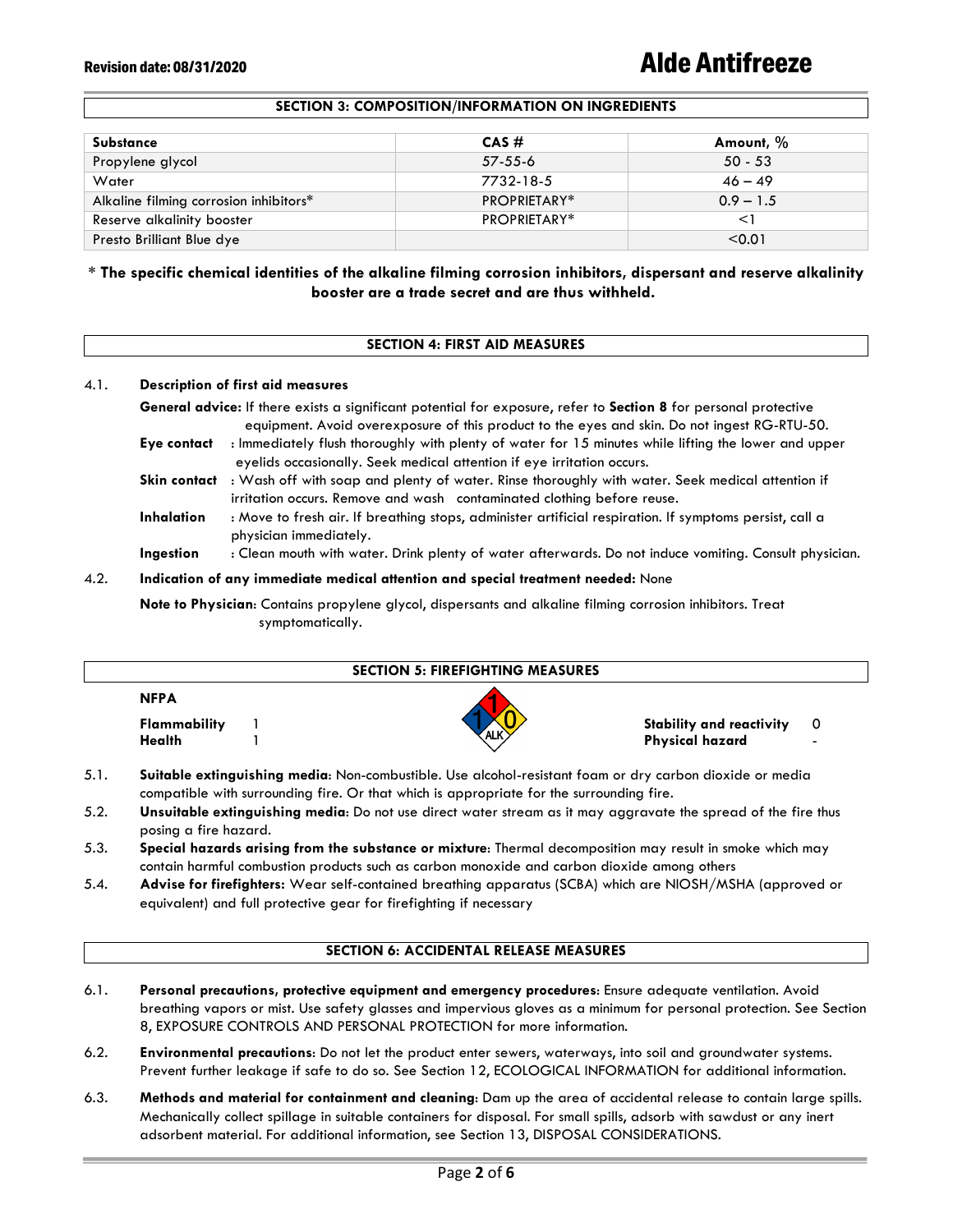# **SECTION 7: HANDLING AND STORAGE**

- 7.1. **Precautions for safe handling**: No special precautions needed when handling the product but use of proper personal protective equipment is encouraged. Avoid contact with the eyes and prolonged or repeated skin contact. Observe standard industrial hygiene practices. See Section 8, EXPOSURE CONTROLS/PERSONAL PROTECTION.
- 7.2. **Conditions for safe storage, including any incompatibilities**: Store in original container. Keep storage container tightly closed in a well-ventilated place. Avoid storing Alde Antifreeze with strong acids and oxidizers. See Section 10, STABILITY AND REACTIVITY for more specific information.
- 7.3. **Specific end use(s)**: Apart from the uses mentioned in Section 1.2, no other specific uses are prescribed.

### **SECTION 8: EXPOSURE CONTROLS/PERSONAL PROTECTION**

### **Control parameters**

| <b>Chemical Name</b> | <b>Type of listing</b> | Regulation  | Value                   |
|----------------------|------------------------|-------------|-------------------------|
| Propylene glycol     | TWA                    | OHSA - WEEL | $10 \; \mathrm{mq/m^3}$ |
|                      |                        |             |                         |

| 8.1. | <b>Exposure controls</b>    |                                                                                                                                                                                                              |
|------|-----------------------------|--------------------------------------------------------------------------------------------------------------------------------------------------------------------------------------------------------------|
|      | Eye/face protection         | : Wear dust and splash proof goggles or safety glasses with side shields.                                                                                                                                    |
|      |                             | <b>Skin/body protection</b> : Use gloves chemically resistant to this product such as those made from butyl or nitrile<br>rubber when prolonged contact with material could occur. Wear impervious clothing. |
|      |                             | Respiratory protection: Wear suitable personal respiratory protection and protective suit in case of mist, aerosol, or<br>spray exposure.                                                                    |
| 8.2. | <b>Engineering controls</b> | : Adequate ventilation should be ensured. Safety shower and eyewash station should be<br>located in the immediate workplace.                                                                                 |

# **SECTION 9: PHYSICAL AND CHEMICAL PROPERTIES**

# **9.1. Information on basic physical and chemical properties**

| <b>Physical state</b>               | Lightly viscous liquid                 | Specific Gravity $(H_2O=1)$      | 1.01                      |
|-------------------------------------|----------------------------------------|----------------------------------|---------------------------|
| Appearance                          | Green Colored                          | Evaporation Rate ( $H_2O = 1$ )  | 1.0                       |
| Odor                                | Little to none                         | <b>Vapor Pressure</b>            | No data available         |
| рH                                  | $7.5 - 8.5$                            | Vapor Density (Air = $1$ )       | No data available         |
| <b>Boiling Point (760 mmHg)</b>     | $~106$ °C (222 °F)                     | <b>Partition Coefficient</b>     | No data available         |
| <b>Freezing Point</b>               | $-33.9^{\circ}$ C (-29.0 $^{\circ}$ F) | <b>Water Solubility</b>          | Miscible, 100% Literature |
| <b>Decomposition temperature</b>    | No data available                      | Flammability Limits (solid, gas) | Not applicable to liquids |
| <b>Oxidizing properties</b>         | No data available                      | <b>Autoignition Temperature</b>  | No test data available    |
| <b>Flash Point</b>                  | No available data                      |                                  |                           |
| <b>Flammability/explosive limit</b> | No available data                      |                                  |                           |
| Molecular Weight                    | No data available                      |                                  |                           |

## 9.2. **Other information** : None available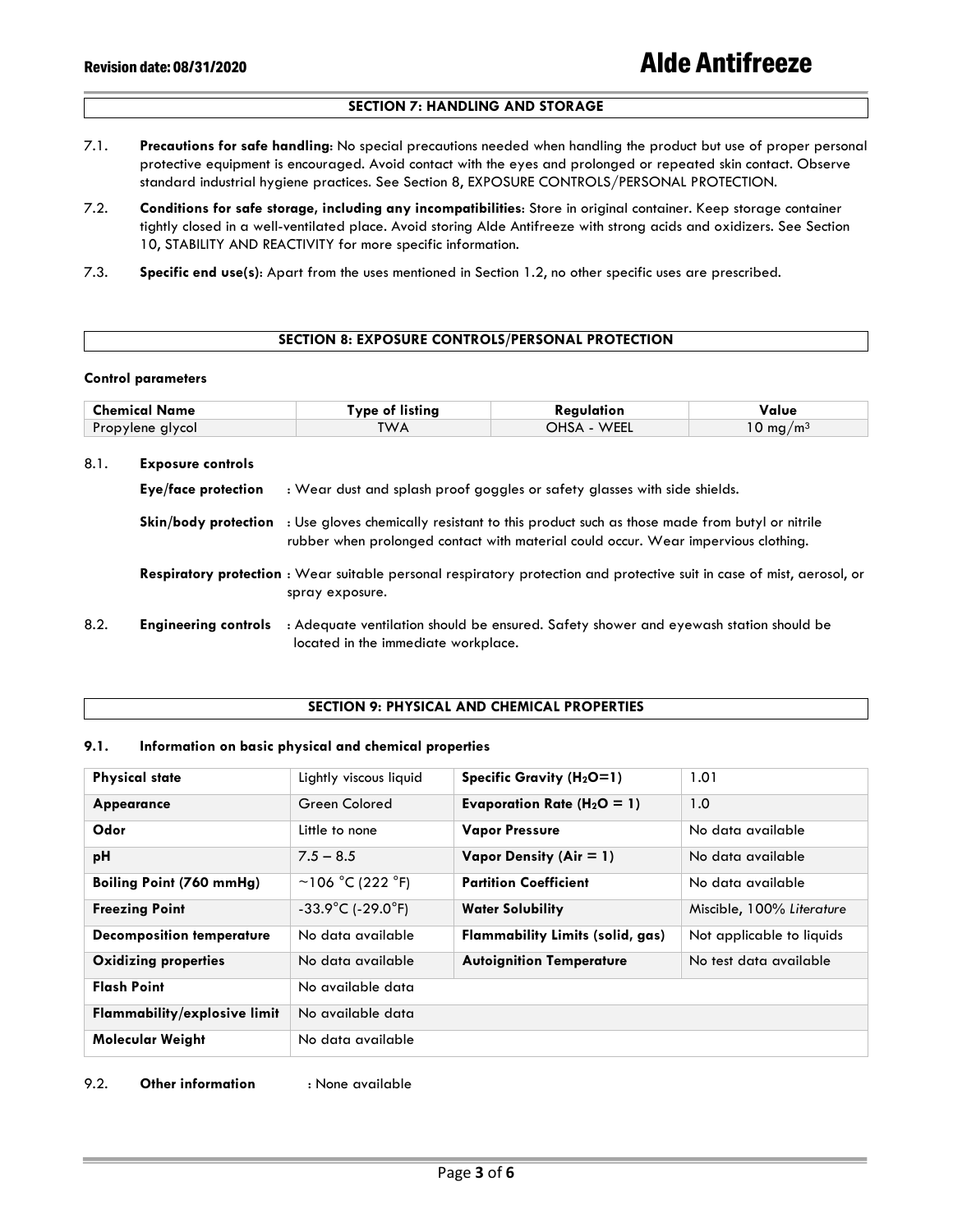# **SECTION 10: STABILITY AND REACTIVITY**

- 10.1. **Reactivity** : No data available
- 10.2. **Chemical stability** : Stable under recommended storage and handling conditions
- 10.3. **Possibility of hazardous reactions**: Polymerization will not occur
- 10.4. **Conditions to avoid** : Exposing this product to elevated temperatures can cause it to decompose generating gases which can cause pressure buildup in closed systems.
- 10.5. **Incompatible materials** : Avoid contact with strong oxidizers, strong acids, strong bases
- 10.6. **Hazardous decomposition products**: None

# **SECTION 11: TOXICOLOGICAL INFORMATION**

### **Information on toxicological effects**

| <b>Chemical name</b> | <b>Exposure route</b> | <b>Test specimen</b>   | Lethal Dose (LD <sub>50</sub> ) | Reference  |
|----------------------|-----------------------|------------------------|---------------------------------|------------|
|                      | Oral                  | Rat                    | $8,000 - 46,000$ mg/Kg          | Literature |
|                      |                       | Mouse                  | $23,000 - 24,900$ mg/Kg         |            |
| Propylene glycol     |                       | Guinea pig             | $18,000 - 20,000$ mg/Kg         |            |
|                      | Skin                  | Rabbit                 | Non-irritant                    |            |
|                      | Eye                   | Rabbit                 | Non-irritant                    |            |
| Alde Antifreeze      | Eye, Respiratory,     | No test data available |                                 |            |
|                      | oral, skin            |                        |                                 |            |

### **Chronic effects**

**Carcinogenicity** : No ingredient of this product in levels ≥ 0.1% is identified and listed by OSHA, ACGIH, NTP, IARC or Mexico as a known or suspected carcinogen

# **Mutagenic, reproductive, developmental, target organ or neurological effects** : No information available.

### **SECTION 12: ECOLOGICAL INFORMATION**

### 12.1. **Aquatic toxicity**

| <b>Chemical Name</b> | Description of ecological effect                                                             |
|----------------------|----------------------------------------------------------------------------------------------|
| Propylene glycol     | Acute $LC_{50} > 51,400$ mg/L (96 hour; Fathead minnow - Pimephales promelas)                |
|                      | Acute $EC_{50}$ > 1,000 mg/L (48 hour; Water flea - Daphnia magna)                           |
|                      | Acute $EC_{50}$ > 19,000 mg/L (96 hour; Fresh water algae - Pseudokirchneriella subcapitata) |
| Alde Antifreeze      | No test data available                                                                       |

### 12.2. **Persistence and degradability**:

This product is readily biodegradable

# 12.3. **Bioaccumulative potential**:

No data available

# 12.4. **Mobility in soil**:

Mobility potential of product in soil is likely high due to its 100 % miscibility with water

12.5. **Other adverse effects**:

None known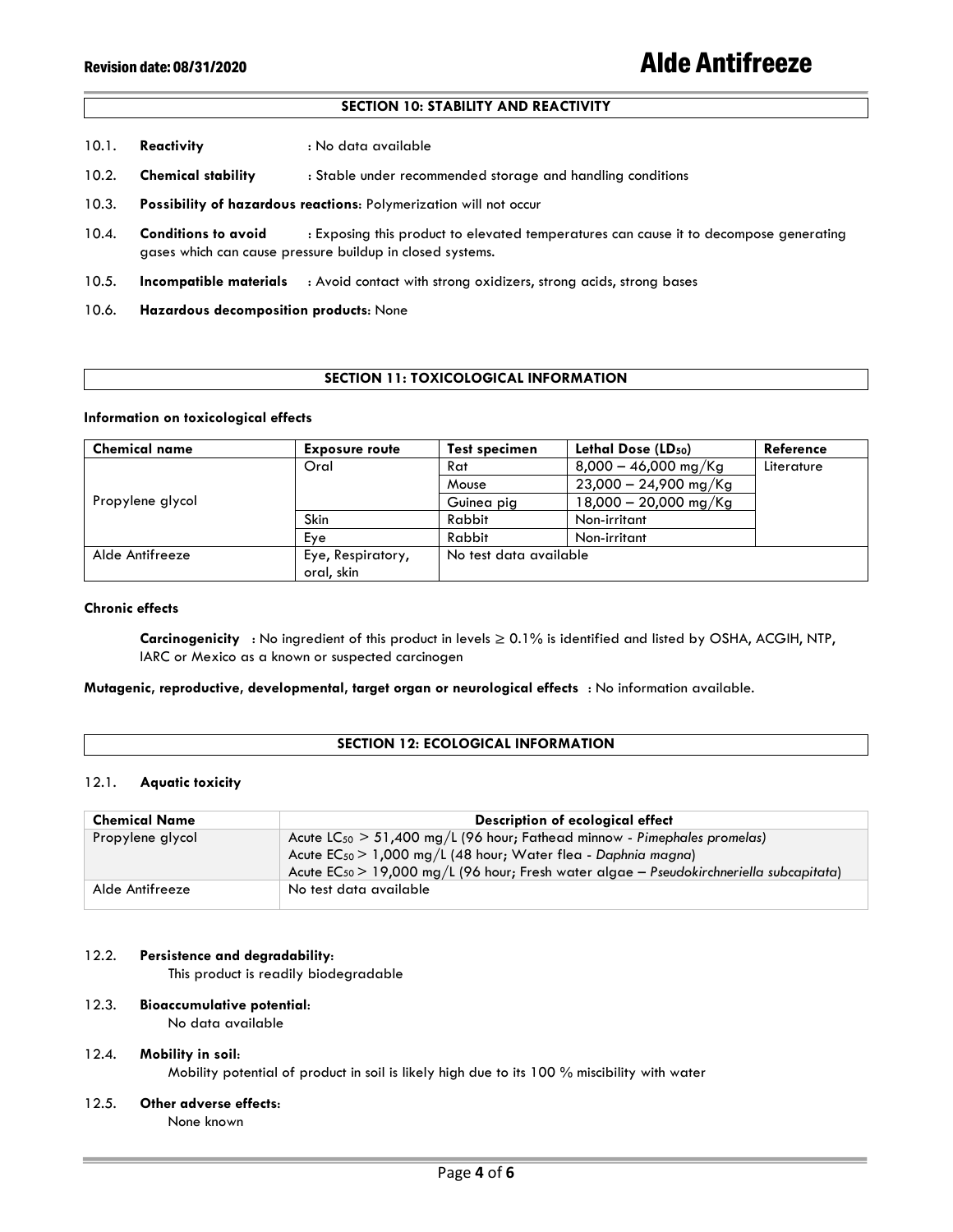# **SECTION 13: DISPOSAL CONSIDERATIONS**

- 13.1 **Unused/uncontaminated product** : Contact a licensed: Recycler. Reclaimer. Incinerator.
- 13.2 **Waste disposal methods**: Whenever possible, minimize waste. Waste should be disposed of in accordance with all laws and regulations pertaining to this product in your area of jurisdiction.
- 13.3 **Contaminated packaging**: Decontaminate empty containers. Treat decontamination fluid as waste and dispose as above. You may take the containers for local recycling.
- 13.4 **Physical properties that may affect disposal activities**: Alde Antifreeze doesn't meet RCRA's characteristic definition of ignitability, corrosivity, or reactivity and none of its ingredients are listed in 40 CFR 261.33
- 13.5 **Chemical properties that may affect disposal activities**: Toxicity Characteristic Leaching Procedures (TCLP) has not been performed on Alde Antifreeze.

**NOTE: All disposal practices must be in compliance with all federal, state/provincial and local laws and regulations. Regulations may vary in different locations. Waste characterizations and compliance with applicable laws are solely the responsibility of the waste generator.**

### **SECTION 14: TRANSPORT INFORMATION**

**International Transport regulations**: This product is not covered by the international regulation on the transport of dangerous goods (IMDG, IATA, ADR/RID)

**Domestic Transport regulations** : **DOT (USA)** - Not regulated; **TDG (Canada)** - Not regulated; **MEX (Mexico)** - Not regulated. Alde Antifreeze is non-hazardous by DOT standards.

**NOTE: This information is not intended to convey all specific regulatory or operational requirements relating to the transportation of this product. Additional transportation information can be obtained through an authorized sales or customer service representative. It is the responsibility of the transporting organization to follow all applicable laws, regulations and rules relating to the transportation of this material.**

### **SECTION 15: REGULATORY INFORMATION**

### **US Federal regulations**

**SARA 313**: This product is not known to contain any chemicals at levels subject to the reporting requirements of SARA (1986) Title III, Sections 313

**SARA 311/312**: Acute health hazard: No Chronic health hazard: No

**SARA 302**: This product is not known to contain any chemicals subject to the reporting requirements of SARA (1986) Title III, Sections 302 or Section 304.

# 15.2. **US State regulations**

**Pennsylvania Worker and Community-Right-To-Know Act (Act 159 of 1984)**: Propylene glycol (CAS RN 57-55-6) is herein listed to meet the additional requirements of the Pennsylvania State Law

**Proposition 65**: This product does not contain chemicals listed in the State of California as carcinogens, reproductive toxins requiring a warning under this statute.

# 15.3. **Worldwide Chemical Inventory Status**:

All the ingredients in this product are listed in USA's TCSA, and Canada's DSL inventories